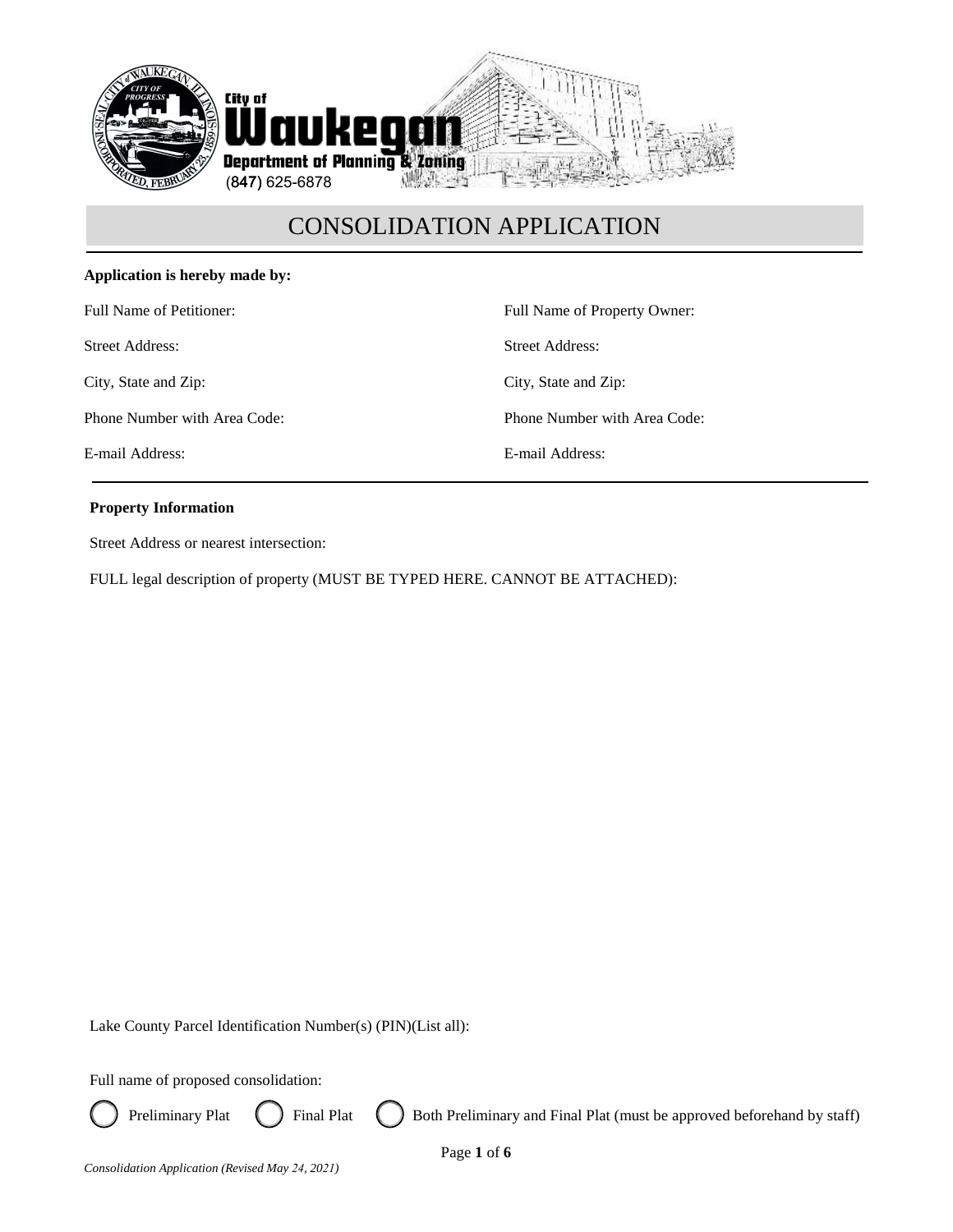#### **Zoning and Use Information**

- **1. Zoning of the property:** Please select from the options below:
- **2. Proposed use of the property that warrants this application for a consolidation:**
- **3. If the proposed consolidation is approved, what improvements or construction is planned?** (An accurate site plan is required to establish that the proposed improvements can meet the minimum zoning and subdivision requirements)

|  | 4. Size of Consolidation: | Square Feet | Acres |
|--|---------------------------|-------------|-------|
|--|---------------------------|-------------|-------|

**5. What is the estimated value of buildings and/or residences proposed?**

### **6. Proposed/Existing Utilities and Location:**



### **7. Is ANY part of the proposed consolidation in a:**

Floodplain () Yes () No If yes, permit from appropriate agency MUST be attached.

Wetland  $\bigcap$  Yes  $\bigcap$  No If yes, permit from appropriate agency MUST be attached.

## **8.** Will the consolidation contain any new rights-of-way to be dedicated?  $\bigcap Y$ es  $\bigcap N$ o

If yes, describe and list separately.

| Yes |  |
|-----|--|
|     |  |

**9.** Are there any existing covenants or restrictions on the property proposed for consolidation?  $\bigcirc$  Yes  $\bigcirc$  No

If Yes, describe: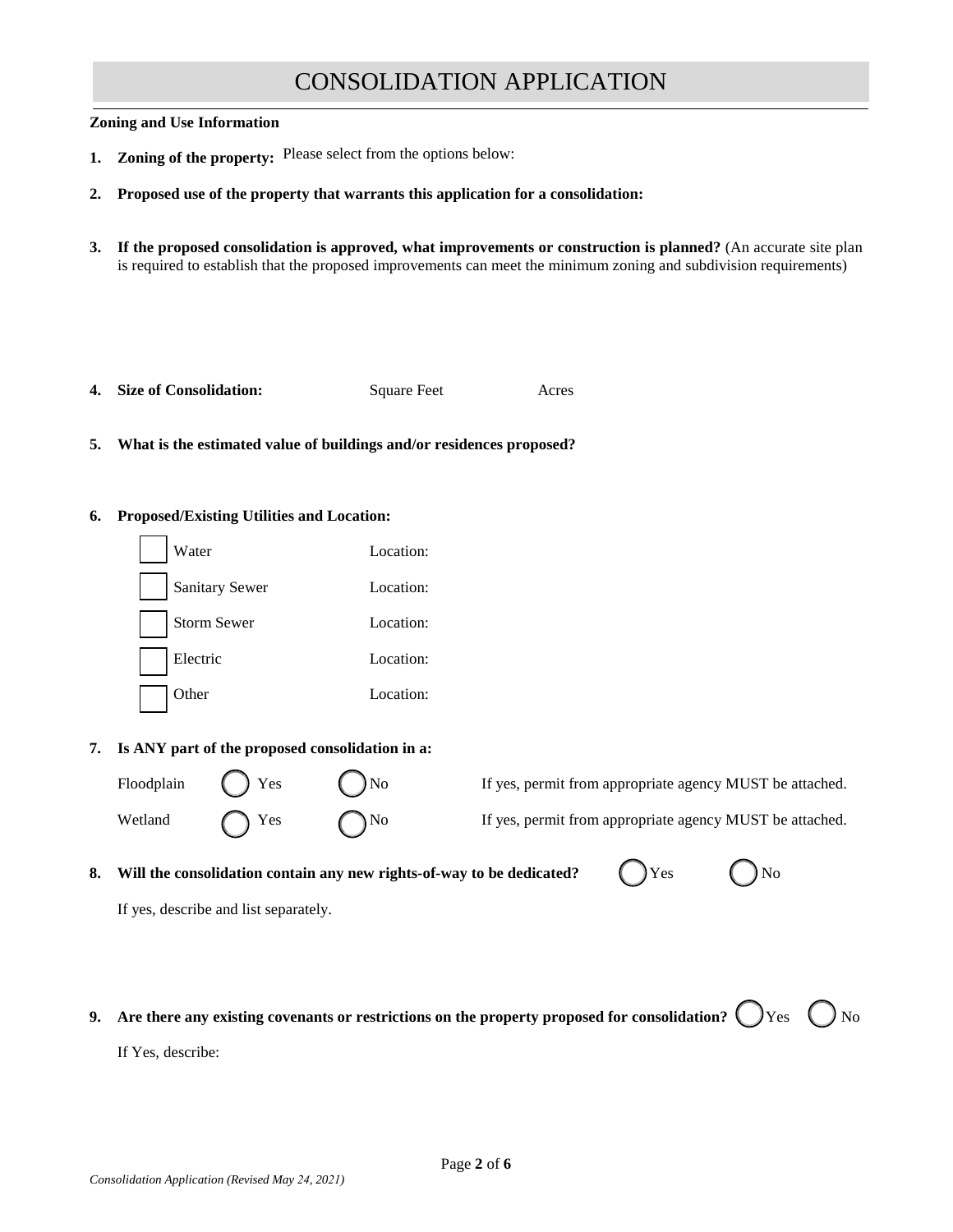### **Findings of Fact**

The Planning and Zoning Commission will take into consideration the factors listed below in making its recommendation to the City Council. As the applicant, you must demonstrate why the proposed consolidation is appropriate. Each of the questions below must be addressed as part of the application. If you do not believe a particular factor does not apply to the property in question, indicate "Not applicable" and explain why it does not apply.

**1. Describe how the proposed consolidation will be compatible with the existing uses and zoning of the subject property, along with adjacent and nearby properties.**

**2. Will this proposed consolidation require any variances from the requirements of the Subdivision Ordinance or Zoning Ordinance?** *If so, please identify those variances and how much they would vary from the Subdivision Ordinance and Zoning Ordinance.*

**3. Describe how the proposed consolidation will not have any adverse effect on the value of adjacent properties.**

**4. Describe how public facilities and services are/will be adequate for the proposed consolidation.**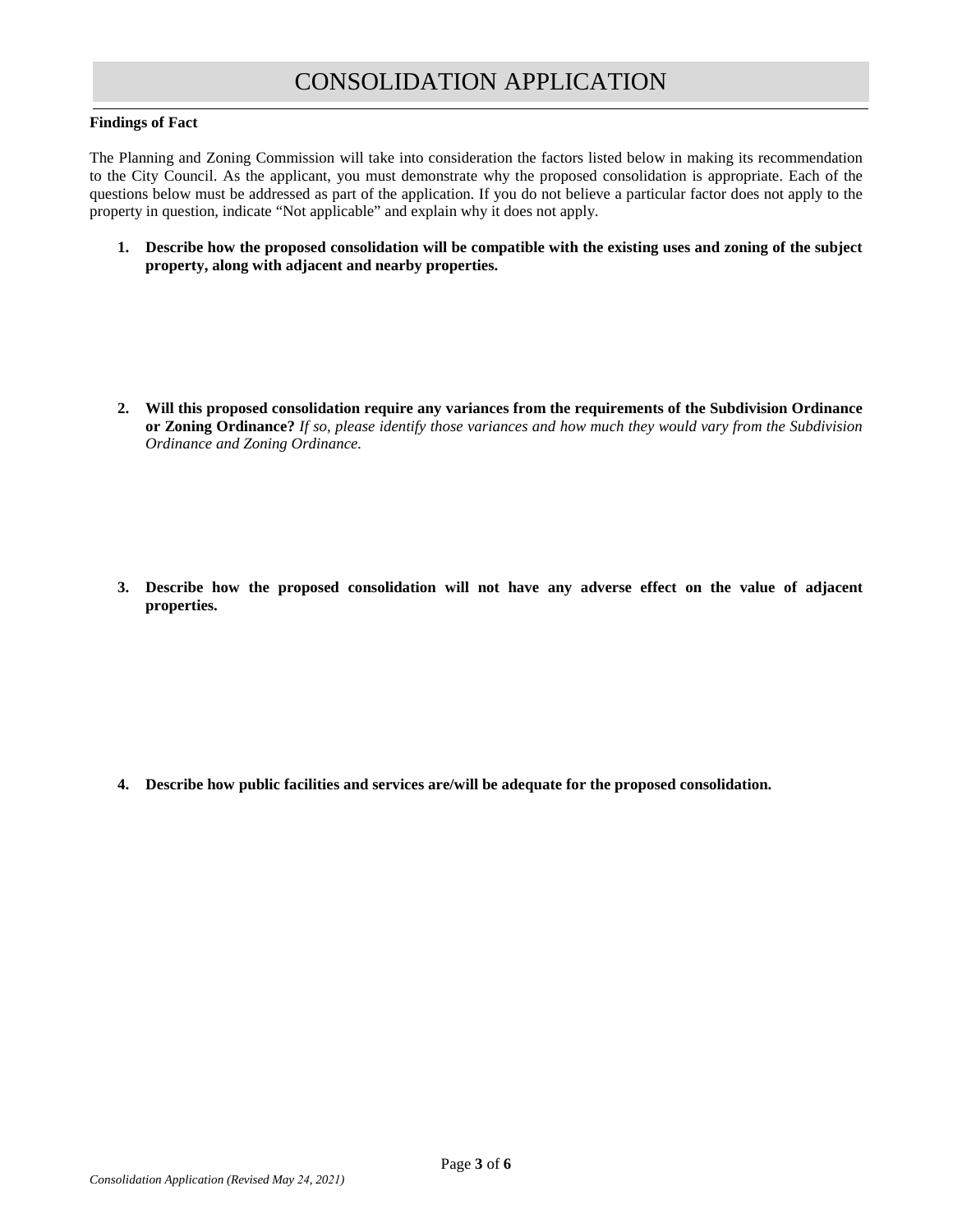#### **Signatures and Notary Seal**

I (We) certify that all of the above statements and statements on any documents or drawings submitted herewith are true to the best of my (our) knowledge and belief.

Name of Applicant Signature of Applicant and Date

Name of Property Owner Signature of Property Owner and Date

### **SIGNATURE BY THE PROPERTY OWNER GRANTS ACCESS TO THE PROPERTY IN QUESTION TO THE CITY OF WAUKEGAN, ITS STAFF, COMMISSION AND CITY COUNCIL MEMBERS.**

#### **NOTARY**

STATE OF )

COUNTY OF )

I, the undersigned, a Notary Public, in and for said County, in the State aforesaid, DO HEREBY CERTIFY THAT

) SS.

### (NAME OF APPLICANT)

is/are personally known to me, that said person(s) appeared before me this day in person and severally acknowledged that he/she/they signed and delivered the forgoing owners authorization above as his/her/their free and voluntary act for the uses and purposes herein set forth.

Given under my hand and Notary Seal, this day of , 20 .

 $-$  NOTARY SEAL  $-$ 

Signature of Notary Public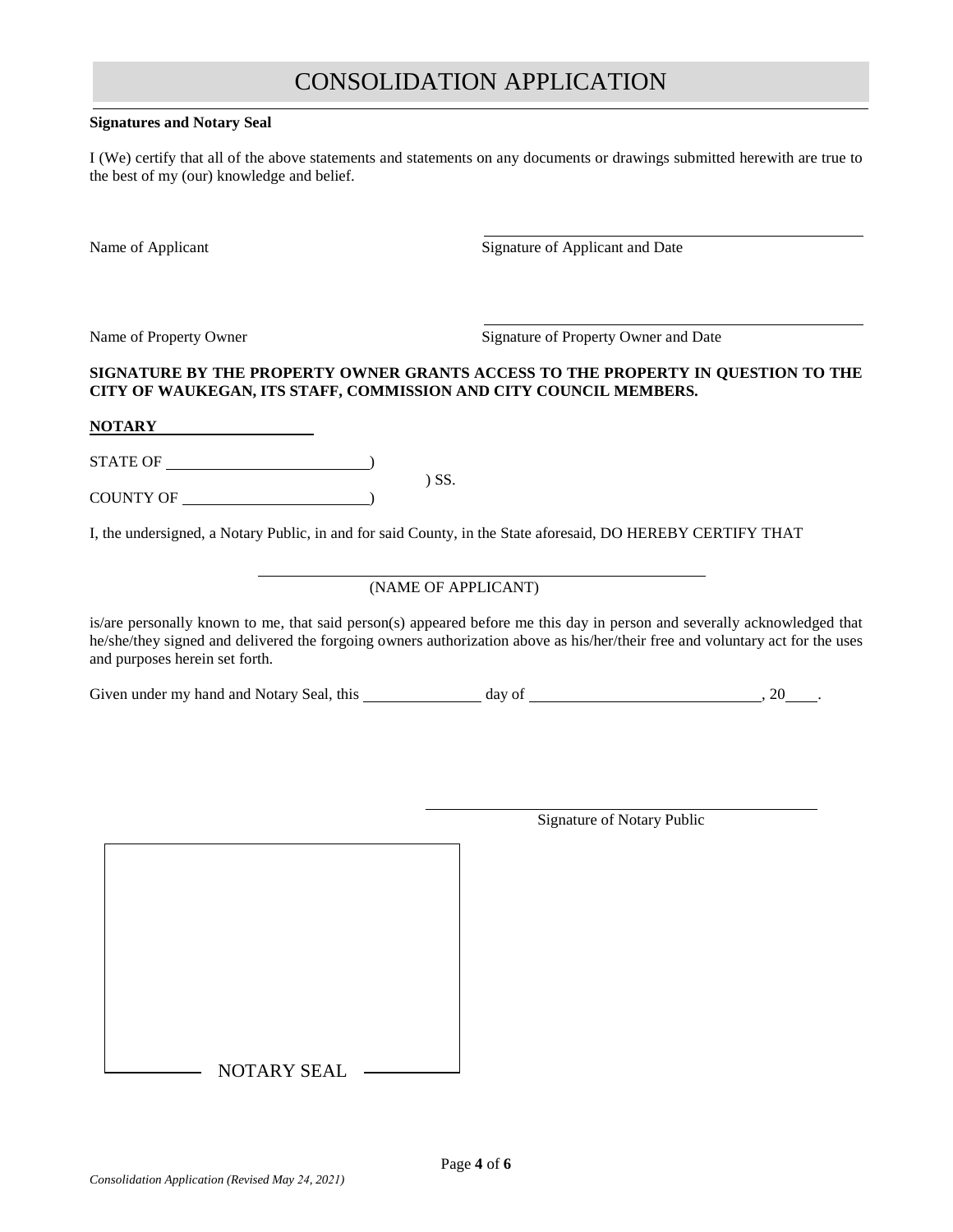### **PROCEDURES**

- 1. Pre-Application Meeting. A pre-application meeting with the Department of Planning and Zoning is **MANDATORY** prior to the preparation of this application. The applicant and/or his representative are asked to review the application prior to this meeting so that any questions regarding what is required can be addressed.
- 2. Submittal Meeting. Applications are due **BEFORE** the 8th of the month in order to be placed on the Planning and Zoning Commission agenda for the following month. This allows for the required publication of notices and the mailing of notices to surrounding property owners. The applicant and/or his representative are required to schedule and personally attend the submittal meeting. Applications **WILL NOT** be accepted without scheduling a submittal meeting. Applications will also not be accepted if there is anything missing from the Attachment Checklist below. Missing information may postpone the hearing date of this application until the month after the following month. Staff shall review the application for completeness, to make certain that the application meets the requirements of the Zoning Ordinance, and to issue a placard which the applicant must display on the subject property indicating the date and time of the public hearing.
- 3. Post Notification of Public Hearing. The applicant is responsible for and is **REQUIRED** by the Zoning Ordinance to post notification of the Planning and Zoning Commission's public hearing in a conspicuous place on the subject property facing the nearest improved street, not less than 15 days before the public hearing. This notification shall be posted on forms provided by the City of Waukegan Planning and Zoning Department.
- 4. Public Hearing. The applicant and/or his representative is **REQUIRED** to attend the Planning and Zoning Commission's public hearing whenever the proposed subdivision is scheduled to be heard (the second Thursday of the month after the application is received, if received in complete form and prior to the 8<sup>th</sup> of the month). Meetings are held in the City Council Chambers, 100 N. Martin Luther King, Jr. Avenue, Waukegan, Illinois, at 7:00 PM.
- 5. Community Development Committee Meeting. The applicant and/or his representative are **REQUIRED** to attend the Community Development Committee meeting. Meetings are held in the City Council Chambers, 100 N. Martin Luther King, Jr. Avenue, Waukegan, Illinois, on the first Monday of the month (and after the Planning and Zoning Commission public hearing) anytime between 5:00 PM and 7:00 PM.
- 6. City Council Meeting. If the Judiciary Committee forwards a recommendation, this application will be considered by the full City Council on the third Monday of the month at 7:00 PM.

### **ATTACHMENT CHECKLIST**

| Fifteen (15) hard copies of the following:                                                                                                                                                                                                                                           |
|--------------------------------------------------------------------------------------------------------------------------------------------------------------------------------------------------------------------------------------------------------------------------------------|
| This application                                                                                                                                                                                                                                                                     |
| Plat of Survey of subject property prepared by an Illinois Registered Land Surveyor                                                                                                                                                                                                  |
| Proposed Plat of Consolidation (Subdivision)                                                                                                                                                                                                                                         |
| Covenants, Conditions and Restrictions (CC & R's) if one is proposed.                                                                                                                                                                                                                |
| One (1) hard copy of the following:                                                                                                                                                                                                                                                  |
| Deed or title insurance policy that provides proof of parcel ownership                                                                                                                                                                                                               |
| A Lake County tax map showing all properties within 250 feet of subject property. Copies of the map can be<br>obtained at the Lake County Map Services Department, 18 N. County Street, Waukegan, Illinois.                                                                          |
| A typed listing of all property addresses, which includes the full names of current property owners, mailing<br>addresses of the property owners, and Parcel Identification Numbers (PINs), which are partially or entirely<br>within 250 feet from the edge of the subject property |
| One (1) electronic copy of everything above, <b>EXCEPT</b> the following: Deed, the Lake County tax map, listing of<br>all current property owners.                                                                                                                                  |
| Application fee of \$300.00 for the plat of consolidation, payable to the City of Waukegan.                                                                                                                                                                                          |